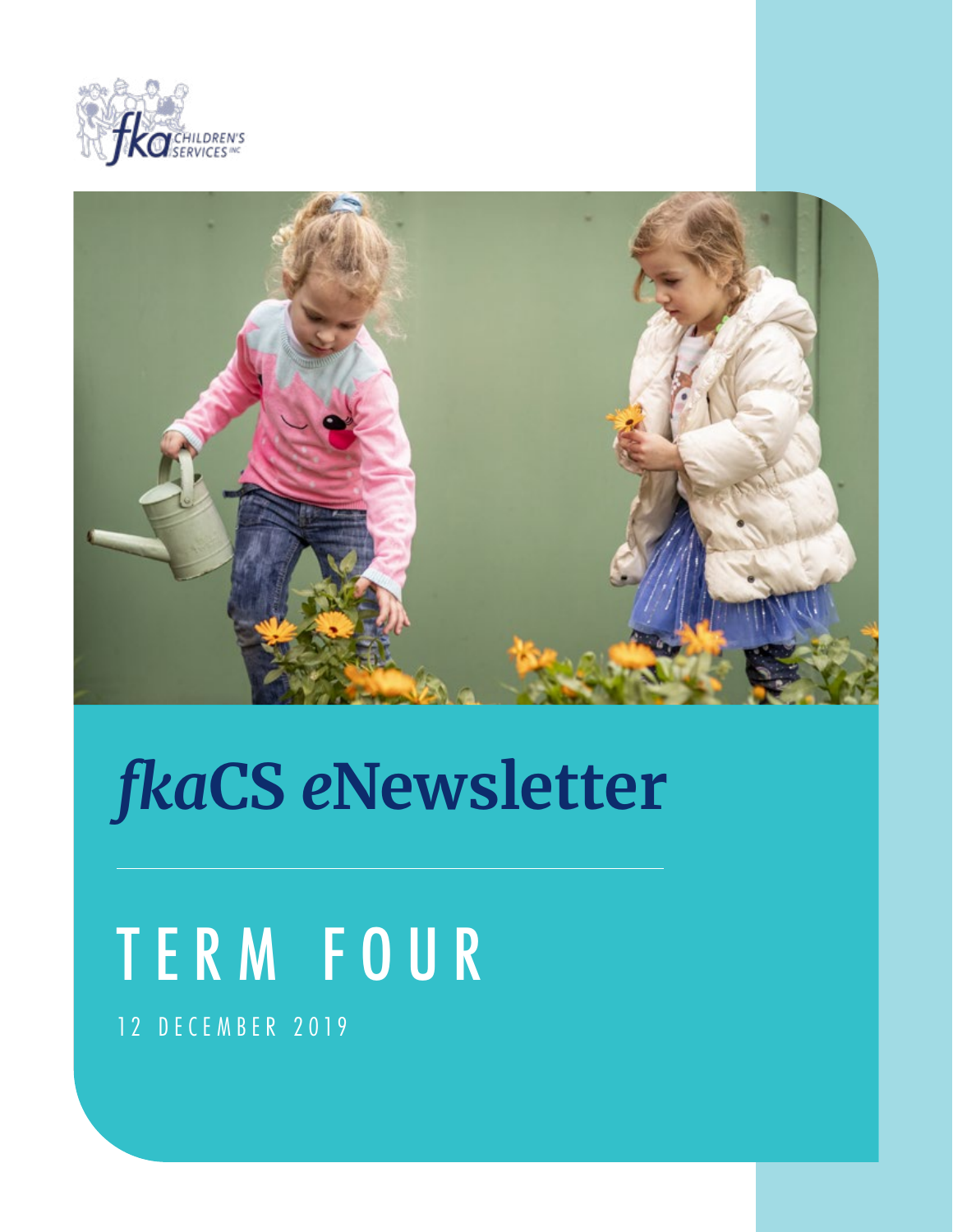"Whereas a society is composed of people, a culture is composed of ideas, behaviour and material possessions. Society and culture are independent; neither could exist without the other."

- KENDALL (2006)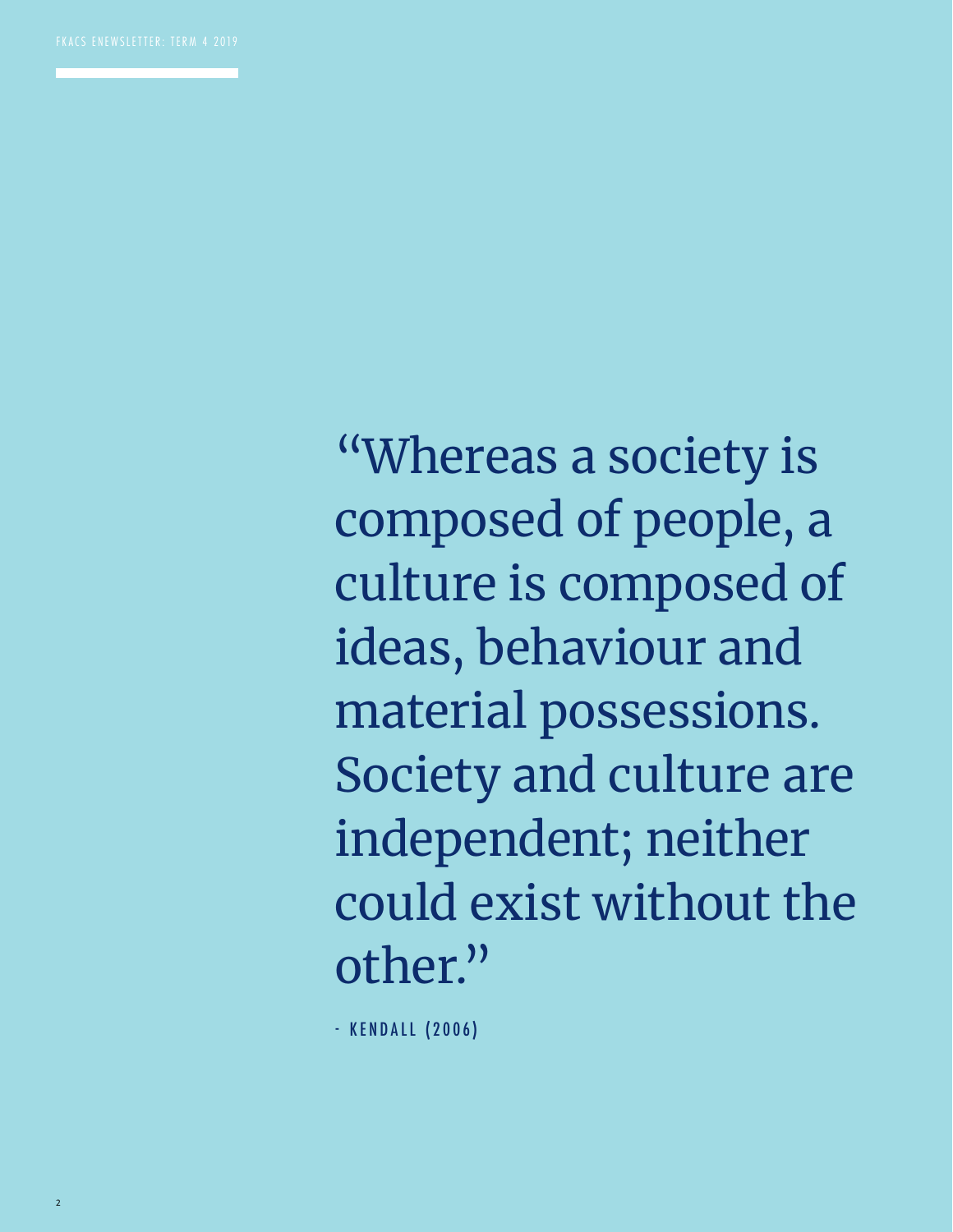## **Contents**

| <b>Feature Article</b>                        | 4 - 7    |
|-----------------------------------------------|----------|
| Celebrations that include, not divide         |          |
|                                               |          |
| <b>Sector Updates</b>                         | $8 - 11$ |
| School Readiness Funding in 2019              |          |
| <b>CALD Participation Project</b>             |          |
| Ahlan Simsim / Welcome Sesame                 |          |
| Tongue Tied and Fluent, an ABC Earshot series |          |
|                                               |          |
| Events                                        | 12 - 13  |

2020 Professional Learning fkaCS Annual General Meeting 2019

#### **News at** *fka***CS 14-15**

Holiday Closure Period 2020-21 Membership Fees Keep up to date! Add us to your safe senders list From the Multicultural Resource Centre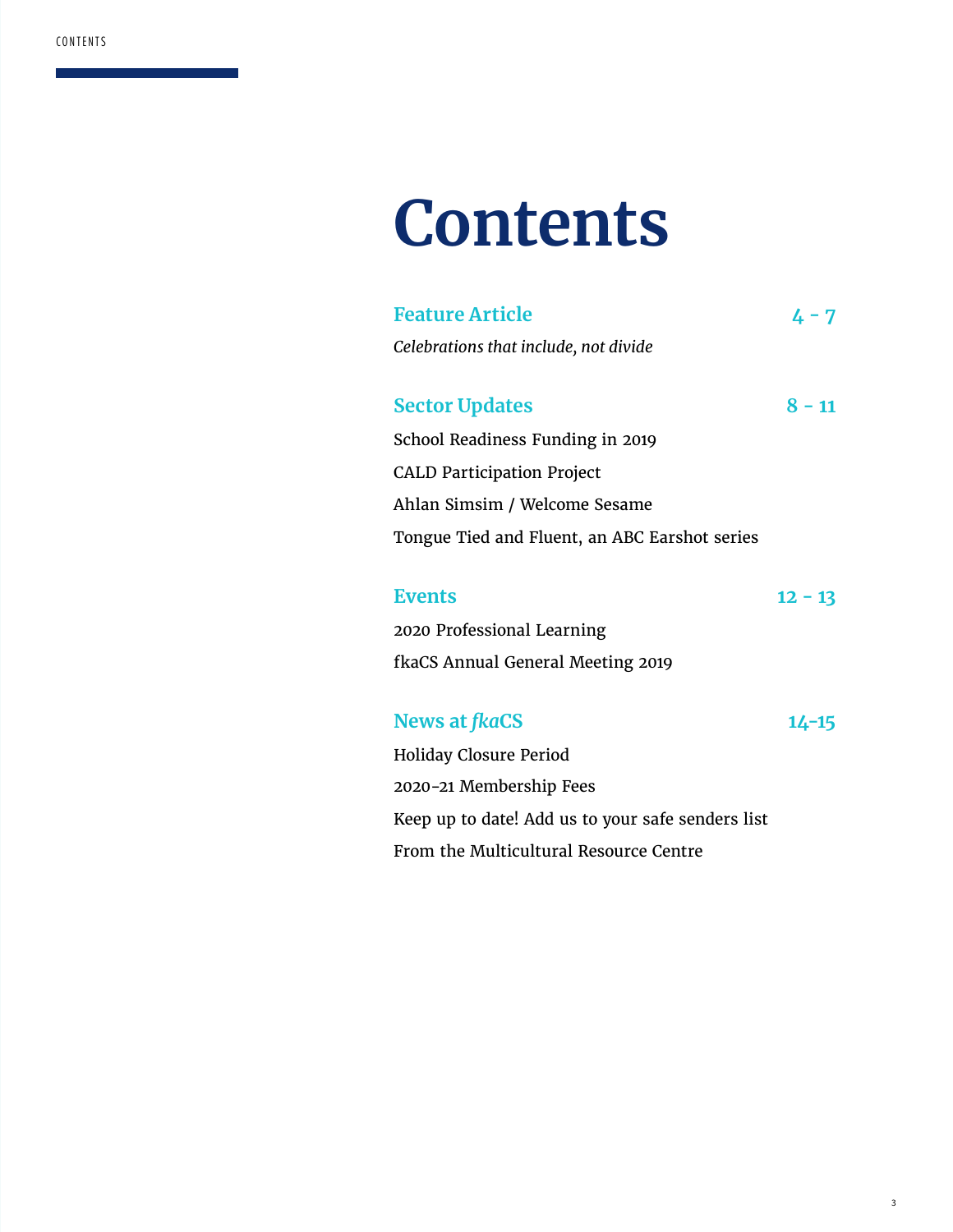## **Celebrations that include, not divide**

WE WISH YOU A CULTURALLY COMPETENT CHRISTMAS! THE TRANSITION REPORTS ARE DONE, THE ROOMS HAVE BEEN ALLOCATED FOR THE FOLLOWING YEAR, STOREROOMS ARE BEING SORTED AND NOW IT'S TIME TO CELEBRATE CHRISTMAS... OR IS IT?

Increasingly, what was once taken for granted in Australian early childhood settings - Christmas trees, Santa's, concerts - is now being questioned.

The Victorian 2016 census highlighted that 49.1% of Victorians were born overseas with at least one parent born overseas. 26% languages other than English were spoken at home and 59% followed more than one of 130 different faiths.

Taking the above information into account, many services have been questioning the what's, why's and how's of our celebrations. In some cases, services have gone as far as to implement policies that exclude celebrations from the curriculum all together.

Whilst critical reflection on the nature of our celebrations and what they are achieving can only be a positive part of strengthening our pedagogy, have we become too cautious?

In the forward of Bisson's (2016) *Celebrate! An Anti-Bias Guide to Enjoying Holidays in Early Childhood Programs*, Derman-Sparks asks the question, "why would you have a no holiday policy?" She goes on to state that "this has

raised more problems as it deprives all stakeholders from opportunities to explore their culture and identity" (p. 16). Given that the 2018-19 festival and events program in Melbourne received over 1,100 applications from community groups seeking support to hold celebrations and events relevant to their communities; it is quite safe to state that the community views celebrations as an important part of preserving and more recently sharing the traditions that define a sense of identity.

The VEYLDF practice guide for principle 5: Equity and Diversity (2016, p. 16) suggests "practicing diversity includes choosing experiences that are authentic and relevant to the community, the families and the children who use the service."

Maybe the time has come to stop 'playing it safe' by removing or watering down celebrations until they are unrecognisable, and instead become agents for children and families' rights to have their culture and identity included in meaningful ways that enrich the understandings and capacities of all stakeholders in the service.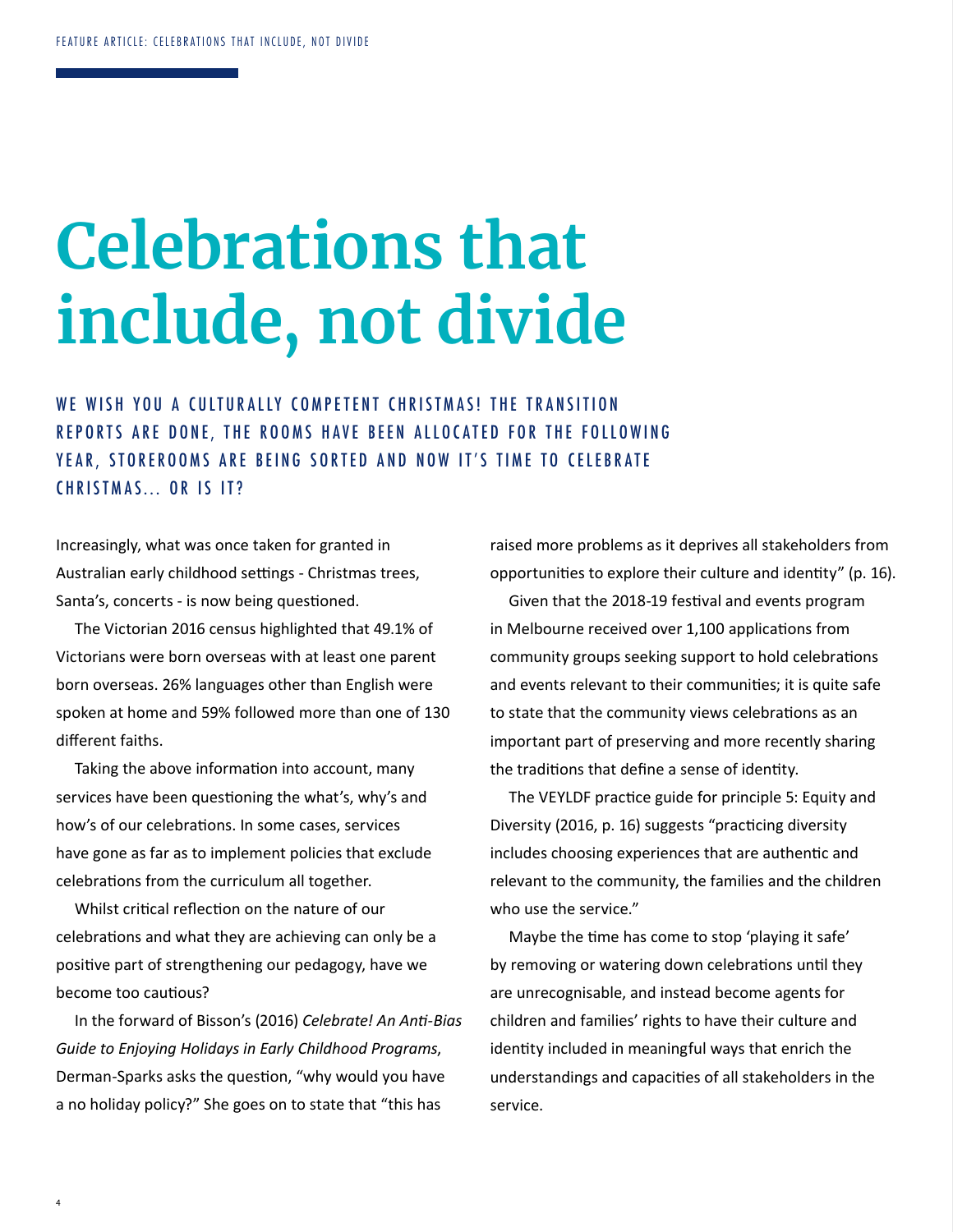In an article for the London School of Economics and Political Science titled *After the Christmas Holidays*, Snéha Khilay reflects on the role such celebrations play in cultivating a sense of 'sameness' and belonging. The author speaks of being a child and fabricating her own Christmas story in order to fit in with peers - e.g. "what did you get/do for Christmas?" - hiding the fact that this was not something her family celebrated.

This led me to reflect on the role that Christmas and other celebrations can play in bringing us together, or alternately, highlight our differences.

**In order to provide celebrations that unite us in our similarities rather than highlighting our differences, reflecting on the following questions may be helpful:**

#### **Who holds the power?**

- **–** In your service, who decides what will be celebrated?
- **–** Are some celebrations preferred over others, or given more 'space' in the curriculum?
- **–** Are all families provided with equal opportunities to contribute to these decisions? For example, if we are handing/emailing our forms to collect information around family celebrations, how does this include the family who can't read English?
- **–** Who decides how the celebration will look?

#### **What is the purpose?**

All of our guiding documents state the importance of including the cultures and identities of all our children and families in the service. "Early childhood professionals ensure that the interests, abilities and culture of every child and their family are understood and valued" (VEYLDF, 2016, p. 14).

However, in what is often a time-poor environment, early childhood professionals can find themselves under pressure to meet these requirements by 'including' a

range of celebrations and, whilst well-meaning, they may result in high levels of stress and effort for educators and few outcomes for children. Taking this into account, it is important to reflect on what the purpose of the celebration is and what you would like it to achieve and why.

**Derman-Sparks in Anti-Bias Curriculum for Children and Ourselves suggests the following goals in anti-bias education:**

#### **Goal #1 — Identity**

Each child will demonstrate self-awareness, confidence, family pride, and positive social/group, identities. Does every child see themselves in the program?

#### **Goal #2 — Diversity**

Each child will express comfort and joy with human diversity, accurate language for human differences, and deep, caring human connections.

Can we help children identify the similarities?

#### **Goal #3 — Justice**

Each child will increasingly recognize unfairness (injustice), have language to describe unfairness, and understand that unfairness hurts.

Are all children being given a voice and a chance to feel powerful and important?

#### **Goal #4 — Activism**

Each child will demonstrate a sense of empowerment and the skills to act, with others or alone, against prejudice and/or discriminatory actions (Derman-Sparks & Edwards, 2010, p.4).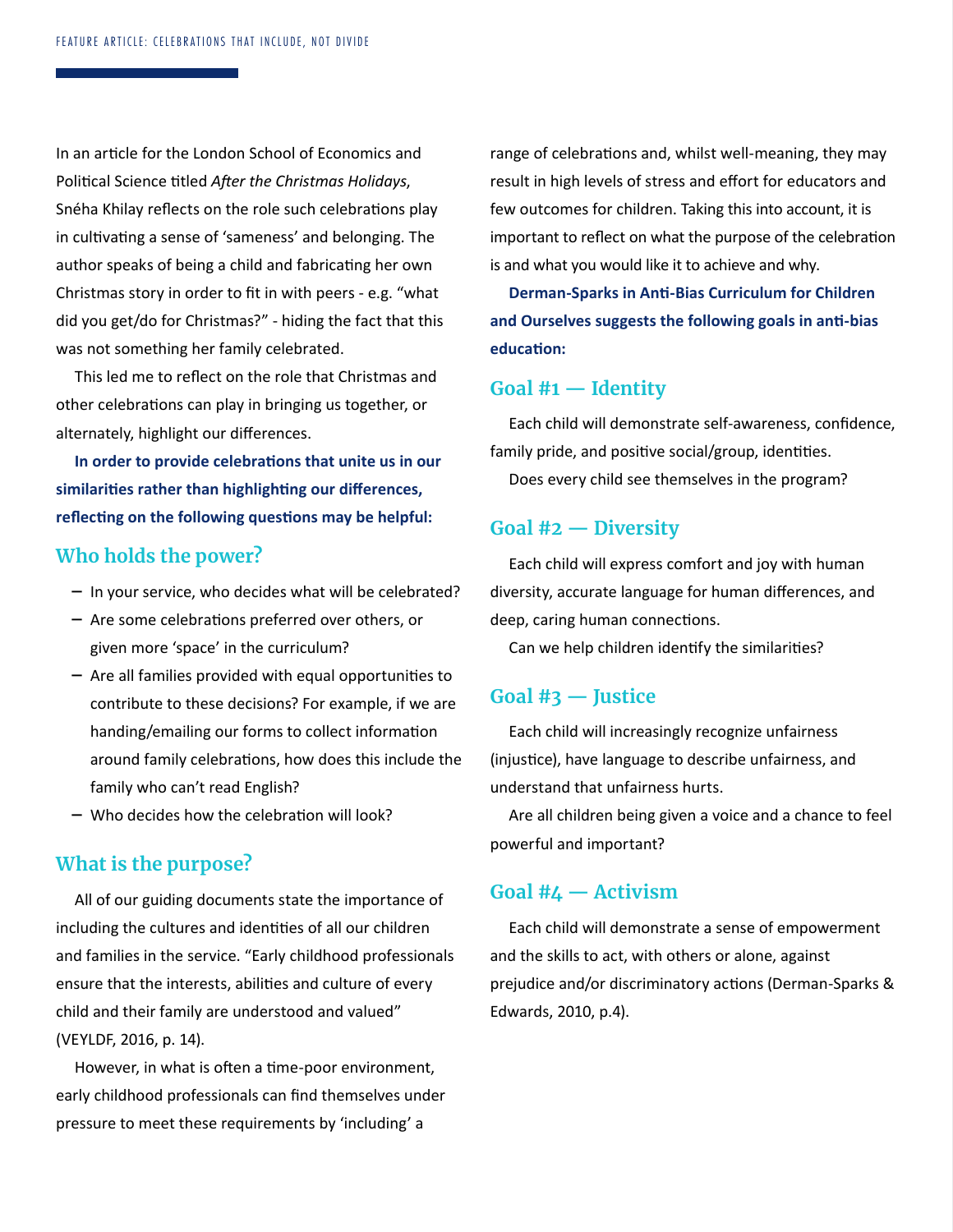## **Practice & Pedagogy**

**It is important to understand that the goals outlined cannot be achieved in one afternoon activity. Educators therefore need to think about how a celebration can be embedded into the curriculum and take place over time in order to achieve real meaning for children and families. As anyone who has ever organised a Christmas lunch will know, celebrations don't just magically fall from the sky!**

A good starting point would be to understand the purpose of the celebration. For example, in the weeks leading up to Diwali, we learnt the story of Rama and Sita, made clay bowls to put our lights (diyas) in and practiced making and drawing rangoli. All of this preparation led up to the celebration on the day. The group continued to explore this celebration even after the day had passed.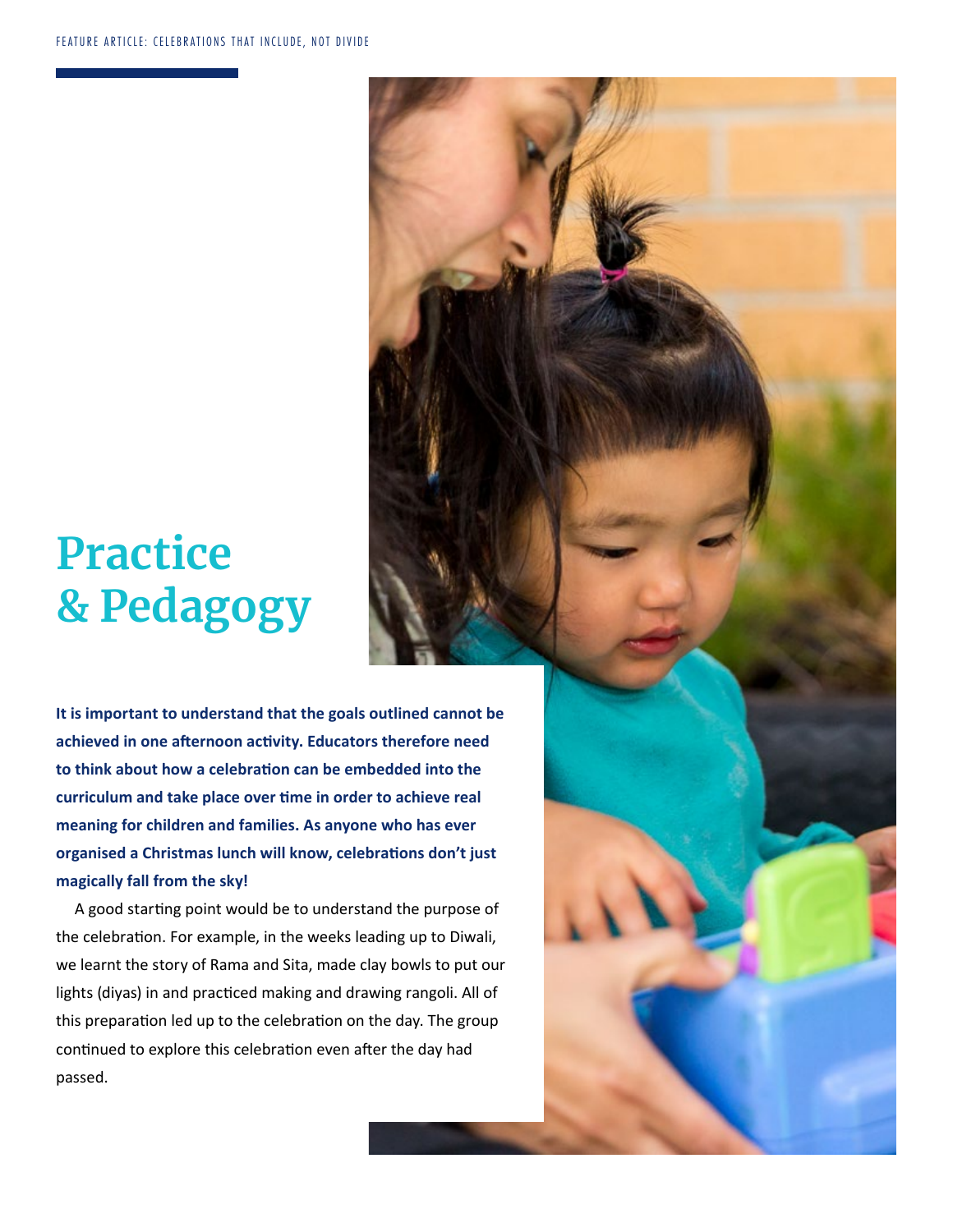Additionally, last Christmas we decided that, like Eid, the 'spirit of Christmas' was to give to others and be kind. Along with a range of other interest-driven activities, we made this the focus of our celebration and hosted a movie afternoon, raising money to buy gifts for other children in developing nations. We also used this final celebration of the year to talk about the similarities around all we had celebrated during the year.

At this point I was mindful of the words of Snéha Khilay. Had I done enough to ensure that children who didn't celebrate Christmas at home had equal opportunity throughout the year to celebrate their special times? Was the celebration enacted in a way that highlighted our similarities not our differences?

**In order to avoid cultural tourism and misinterpretation of a celebration, it may be suggested that a celebration should have three parts:**

- **1. Preparation:** Building an understanding of what and why in addition to any making, learning, cooking, inviting, etc. that needs to happen.
- **2. Celebration:** The celebration is not only an opportunity for the community of that service to come together, it can also be a celebration of what the group have learned/gained in the process leading up to the celebration.
- **3. Reflection:** As many of us know, Christmas day like many other celebrations around the world - is just the beginning. In the days following, there are toys to be played with, excess food to be eaten, relatives to catch up with, and of course, the Boxing Day sales! Time after the festivities is often when the real celebrating occurs; we rejoice that we got through it, about what we have received/given, and most importantly who we have seen.

**Think about what opportunities can be offered within a service to encourage children to consolidate what they have learnt and gained:**

- **–** Can the celebration be moved to the home corner?
- **–** Can any activities that we have been engaging in remain out for children to continue extending their knowledge?
- **–** Are photos available for children to look at? Making a book or having slides on a device can help children reflect on what they have achieved.

As suggested by Bisson (2016), 'culture cannot be taught through simple activities, it has to be embedded through daily practice'. 'Box tick' celebrations may amount to little more than tokenism, or a tourist approach to someone's identity.

**Alternatively, when educators work with families and the wider community to understand the purpose of a celebration and embed it in meaningful ways into the curriculum, it can have the following benefits:**

- **–** Celebrations may help broaden children's awareness of both their own culture and the culture of others
- **–** Celebrations may be a platform to unify children towards a common goal
- **–** Interest based celebrations may provide platforms for further learning

Given the benefits, it is worthwhile to think about the place of celebrations in the curriculum; instead of removing our celebrations completely, we could view them through a lens of cultural competence. If we take time to reflect on how other celebrations relevant to families have been reflected and respected throughout the year - in addition to its relevance within the context of your own service - it may be another wonderful opportunity to come together, learn and celebrate the community that we have created.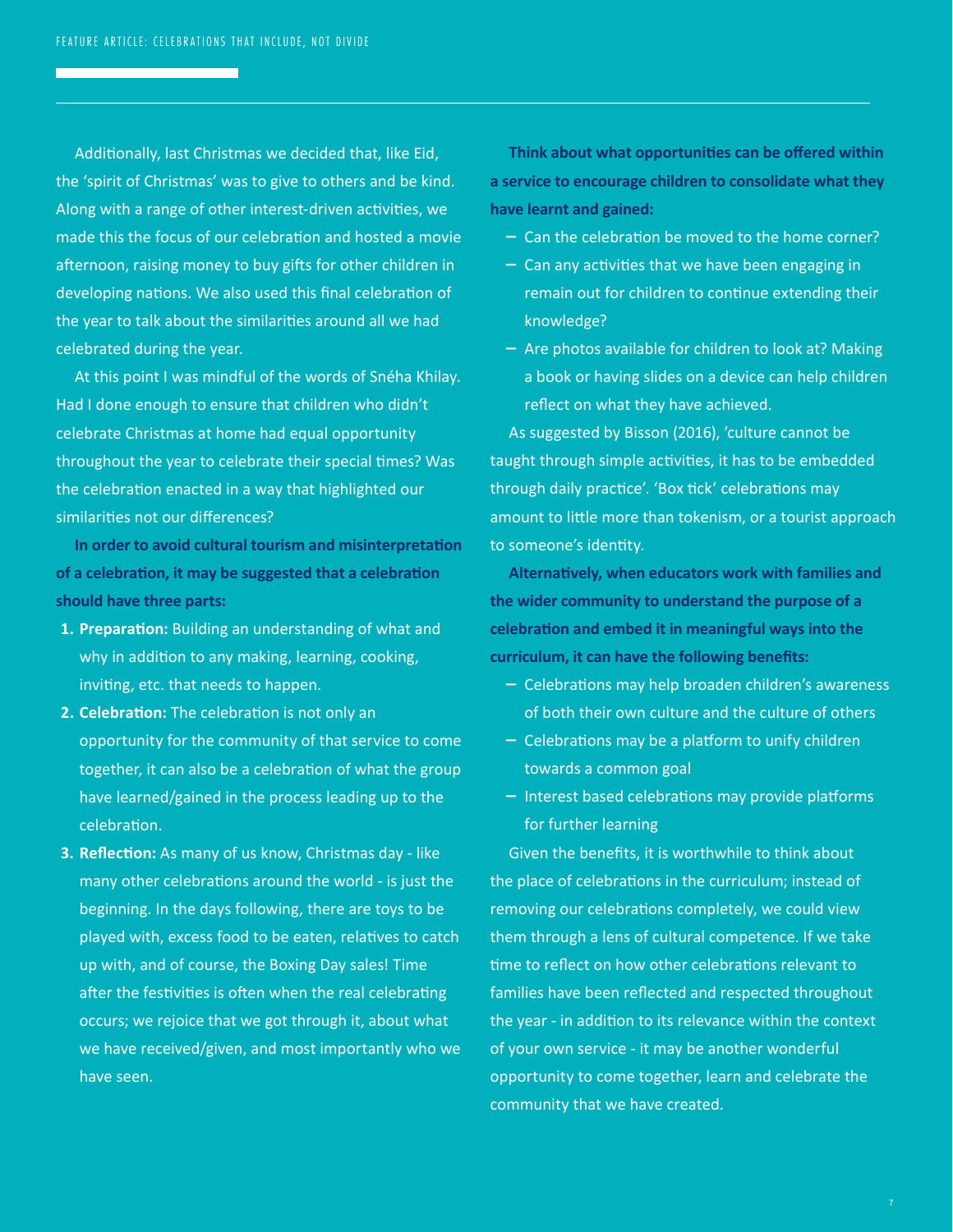# **Sector Updates**

### SCHOOL READINESS FUNDING IN 2019

fkaCS Consultants have been travelling to areas of Victoria during 2019, delivering packages of support to Kindergartens in receipt of School Readiness Funding (SRF) from the Victorian Government.

The flexibility of the SRF program enabled fkaCS Pedagogy and Practice Consultants to design a tailored program of work for Kindergartens based on their identified needs. This has included professional learning and development, coaching and mentoring, in-program observations, facilitated reflective practice, community language support and support to develop a bilingual library for families.

In 2020, programs in the existing DET areas will be joined by those in the Moreland/Hume and Goulburn Regions. With over 100 menu items currently on offer via the Department of Education menu of evidence-informed programs and supports [\(www.education.vic.gov.](https://www.education.vic.gov.au/childhood/providers/funding/Pages/SRFmenu.aspx) [au/childhood/providers/funding/](https://www.education.vic.gov.au/childhood/providers/funding/Pages/SRFmenu.aspx) [Pages/SRFmenu.aspx\)](https://www.education.vic.gov.au/childhood/providers/funding/Pages/SRFmenu.aspx), Kindergartens have the opportunity to select products that meet the needs of their children, families and communities.

There have been many highlights in the first year of the program including increased support to Kindergartens, access to resources and opportunities to network with other services and early childhood professionals.

Like anything new, there are learnings from the implementation of the first year of the program, particularly around managing time frames and accessing services. Below are some tips to support you in planning to utilise your SRF allocation in 2020.

#### **Plan early**

**–** Contact your preferred suppliers early to schedule your support across the year

#### **Think creatively**

- **–** What are you hoping to achieve?
- **–** Think about how you might use your local solutions funds flexibly outside of the menu to meet the priorities of the program.

#### **Think about opportunities to network with other services and early childhood professionals**

- **–** Can you pool funds with other kindergartens to develop communities of practice across regions?
- **–** Use your local connection with community groups and schools

#### **Build a relationship with suppliers**

**–** You may be able to negotiate with the supplier to co-design the program of work to ensure it meets the outcomes you are hoping to achieve.

#### **Think about how you will manage momentum and expectations with your team across the year**

- **–** Have you have allowed enough time to implement your plan?
- **–** Have you allocated enough backfill to enact your plan?
- **–** Think about choosing one or two priorities to focus on for the year.
- **–** Remember the funds are ongoing it may be worth concentrating on one area of practice and build up slowly.

#### **Think about how you will translate your learnings into practice**

**–** Think about choosing one or two professional learning or training sessions and build mentoring and support around them in order to sustain learning and build capacity across your team.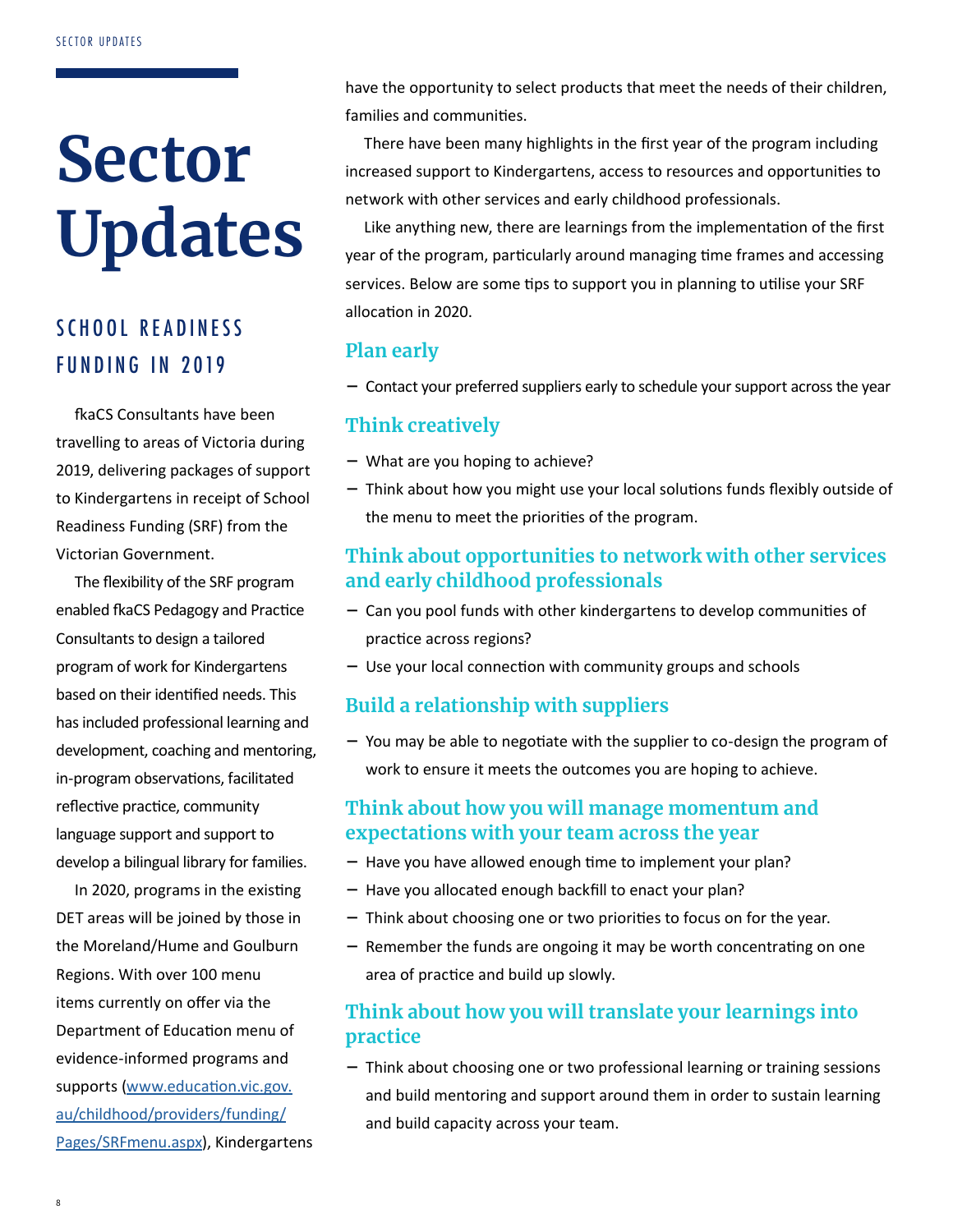#### **Take time to review your plan across the year**

- **–** Have new priorities emerged?
- **–** Is the supplier delivering the support you need?
- **–** Is another supplier more appropriate?
- **–** Have we allocated enough time?

#### **Work closely with your local Department of Education and Training branch**

#### SOME OF THE POSITIVE FEEDBACK WE'VE HAD SO FAR:

"[We] found having a Dinka worker in with the children was a great asset to our program."

"It was great that there was someone who could tell us what the best books are for children and where to find them."

"The Consultant was very in-tune with our needs and local community needs."

"[The Consultant] was so supportive and helpful to our service- helpful, resourceful and extremely professional, sourced books for us for our borrowing library and was a great mentor for us all."

#### CALD PARTICIPATION PROJECT

Research has shown that early education helps set children up for a bright future, which is why kindergarten is important for all children.

The CALD Participation Project, an initiative led by Parliamentary Secretary for Early Childhood Education Sonya Kilkenny, aims to address kindergarten participation and attendance within Victoria's culturally and linguistically diverse communities.

A feature of the CALD Participation Project, the CALD Communications Pilot, is the development of a suite of CALD communications strategies to seek to raise awareness including:

- **–** translated, culturally specific print materials to build awareness of the benefits of and pathways to access kindergarten (Chinese, Somali and Vietnamese)
- **–** video stories developed to share information about kindergarten from a range of perspectives (such as families, educators and children at play) (Somali).

For information about the project and to download resources, visit: [www.education.vic.gov.au/parents/child-care-kindergarten/Pages/](http://www.education.vic.gov.au/parents/child-care-kindergarten/Pages/kindergarten-cald.aspx) [kindergarten-cald.aspx.](http://www.education.vic.gov.au/parents/child-care-kindergarten/Pages/kindergarten-cald.aspx)

#### AHLAN SIMSIM / WELCOME SESAME

Sesame Street and the International Rescue Committee have partnered to create an Arabic Sesame Street show designed specifically to help Syrian refugee children cope with their past trauma.



The show will air in February 2020.

Ahlan Simsim, or 'Welcome Sesame' will focus on educating Syrian children living in refugee camps in basic literacy and math, as well as providing fundamental social and emotional support that will assist them in coping with traumatic experiences.

IMAGE: TARA TODRAS-WHITEHILL/IRC VIA SBS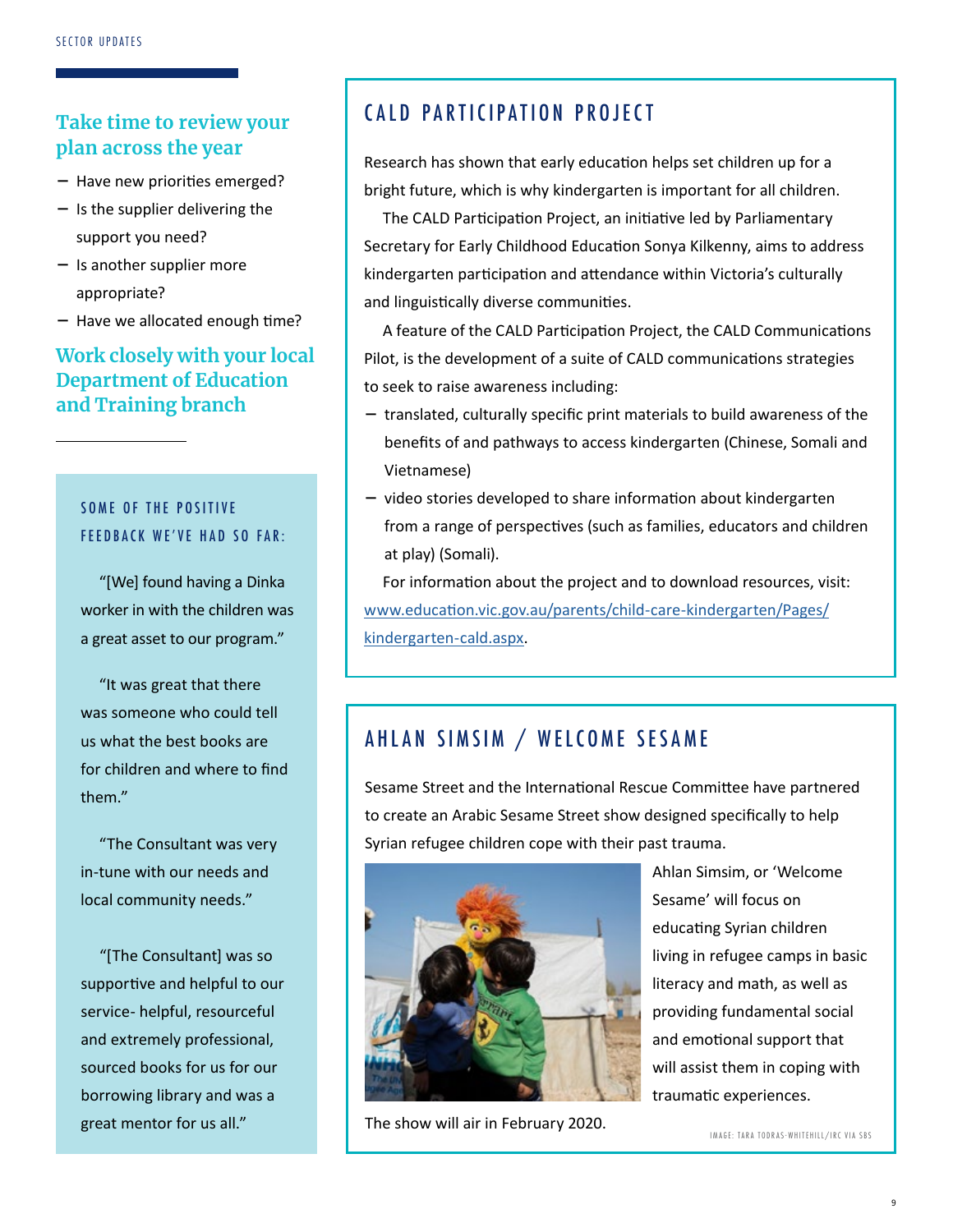## *Tongue Tied and Fluent***, an ABC Earshot series**

In the ABC National Podcast Earshot, Masako Fukui and Sheila Ngoc Pham explore the Australian monolingual mindset within Australia's multilingual reality through the Tongue Tied and Fluent series. This monolingual mindset has a foundation in Australia's colonisation.

The series explores a number of topics such as;

- **–** Is Australia ready for a multilingual mindset?
- **–** Bringing up a bilingual baby
- **–** How language education is failing and flourishing
- **–** Talking through the generations
- **–** Back to the multilingual future (available December 7, 2019)

What we found interesting within the episodes of this podcast included the following;

- **–** Parents raising bilingual children noticed the rapid decline of home languages once children were immersed in monolingual English contexts such as in Early Childhood Education and Care Programs. Raising children bilingually isn't just about being in constant conversation, there is a holistic approach required such as sourcing books in home languages and sourcing early childhood programs that have educators and teachers that speak the child's home language.
- **–** Learning multiple languages requires providing opportunities for children to engage in language in the context of their daily lives, within numeracy, literacy, the arts and play. Language cannot be taught in isolation; it must be taught within the everyday experiences of children.
- **–** Remaining in culture and aware of individual identity requires engagement in language.
- **–** There are some interesting points of view and experiences - from parents bringing up bilingual children, children themselves and multilingual educators - to consider as a part of the relationships you hold with families and children participating in your environment.
- **–** Language learning requires a foundation in language ecology. There are particular factors that support building a language ecology. Relationships with grandparents who are often the keepers of tradition and provide an immersive language environment, 'roots migration' and returning to the homeland for extended periods and regular travel, all support building and sustaining fluency in languages and strengthening the language ecology multilingual speakers engage in (Tongue Tied and Fluent, Part 4).
- **–** Societal views affect how people connect to their culture and language. Widespread images and propaganda influence the views society holds. In Episode 4, Talking through the generations, Nii Laryea Tetteh shares his experiences of dissociating from his home language, Ga, early in his life and what led him to reengage in Ga as a part of his everyday life and a mode of building stronger connections with his family.
- **–** Reconnection to language and culture is important to wellbeing and sense of self. Billy Jangala Williams shared his experience of reconnecting with Gamilaraay/Kamilaroi. "*Learning the languages around identity, there is a sense of reality in it, a sense of connection, and maybe a healing that happens as well. Coming from this place where my mob was told you can't talk it, don't you dare speak that, even from 'don't say you're Aboriginal' - even that far - to now being in a position to proudly start to learn that traditional language is an amazing thing.*" Billy Jangala Williams, Tongue Tied and Fluent, Part 4.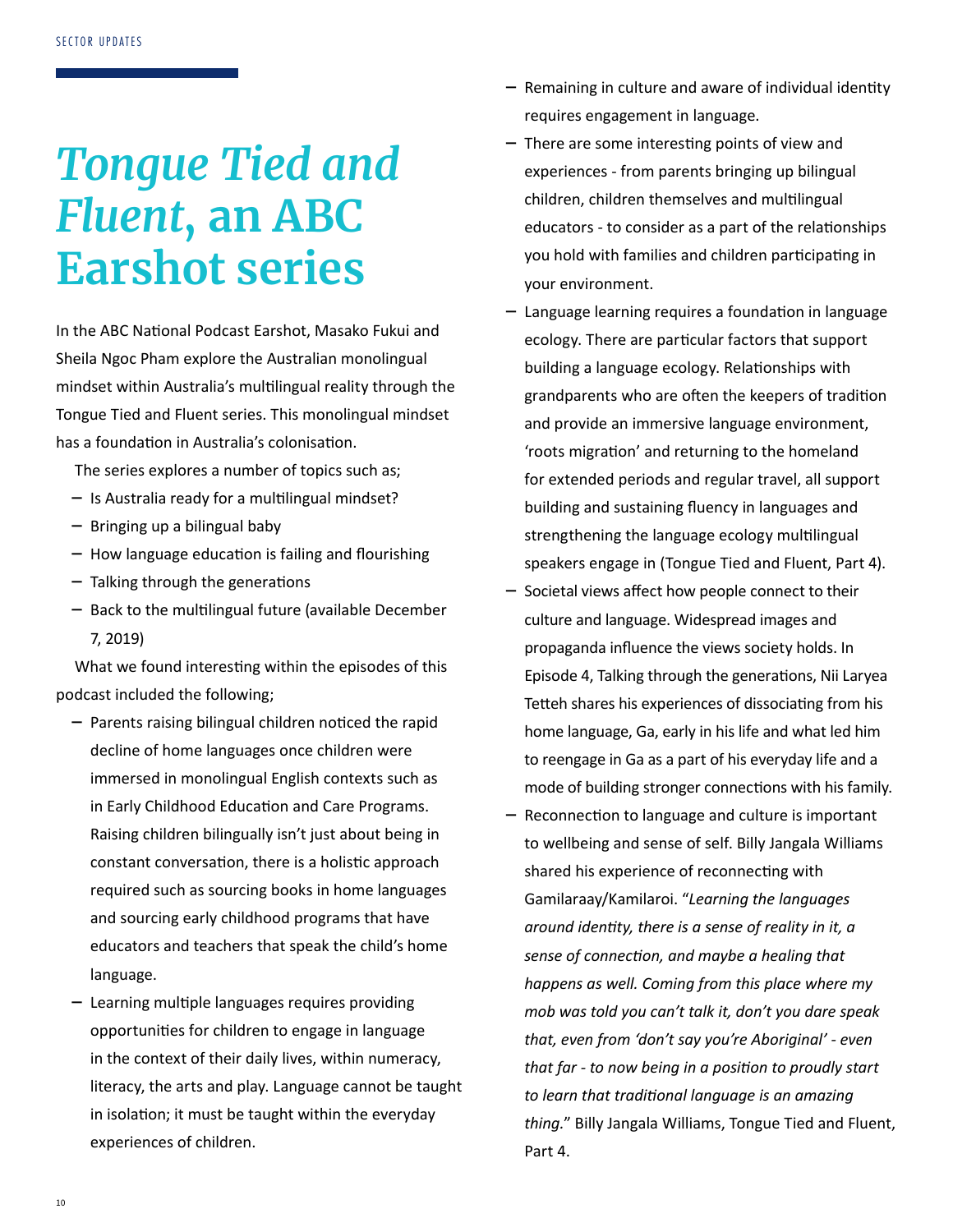

There are questions raised within this series that encourage the Early Years Education and Care sector to critically reflect upon. Consider the quote below;

"MULTICULTURALISM IS LIKE A MOSAIC, AND ALL THE CULTURES THAT ARE IN AUSTRALIA MAKE UP ONE AUSTRALIA. SO IF THERE IS NO LANGUAGE, THESE MINORITY GROUPS COULD DISSOLVE AWAY AND THAT'S WHAT MULTICULTURALISM DOESN'T WANT."

(Armen Bekarian, Tongue Tied and Fluent, Part 3)

- **–** How does multiculturalism influence your program?
- **–** "How can you credit and take advantage of the huge resources in the community?" (Dr Ken Cruickshank, Tongue Tied and Fluent, Part 3)
- **–** What value do you place on multilingualism within your program?
- **–** In what ways are you including multilingualism in your program?
- **–** How will you develop your multilingual mindset, and what does this look like in your Pedagogy and Practice?

You can find the Tongue Tied and Fluent Podcast at the [ABC Website,](https://www.abc.net.au/radionational/programs/earshot/features/tongue-tied-and-fluent/) ABC Listen App, Apple Podcast and Google Play.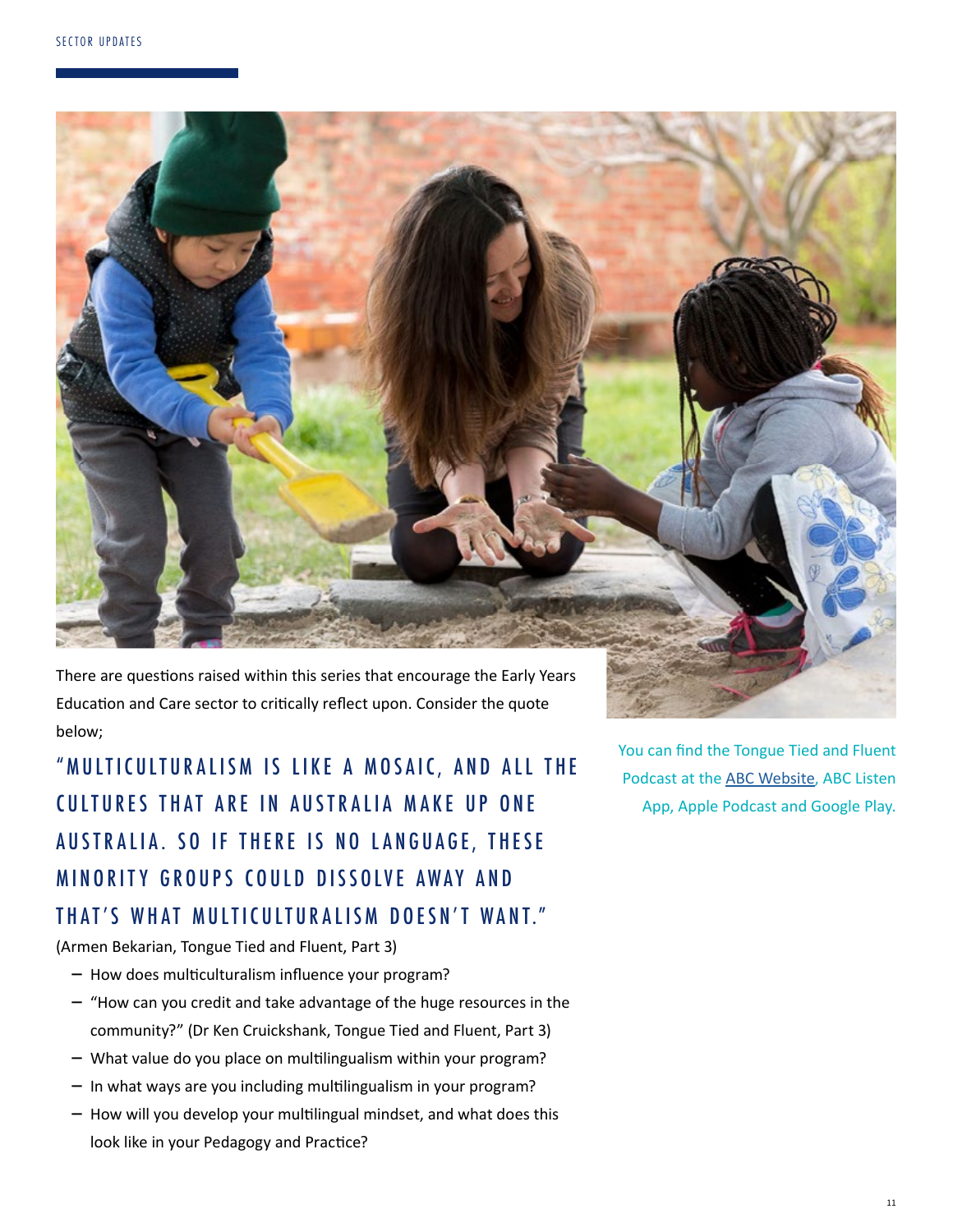## **Events**

### **2020 Professional Learning**

We have a handful of professional learning events scheduled for the first half of 2020. Registrations are open but places for our Melbourne events fill fast, so get in quick to secure your place! **<http://fkacs.eventbrite.com>**

#### **Understanding & Implementing Authentic Cultural Inclusion**

*How do we avoid cultural tokenism in Early Childhood? Who decides what is important? And who does it benefit?*

**Yarra Junction . Tuesday 11 February . 9:30am - 12:30pm Frankston . Tuesday 12 May . 9:30am - 12:30pm Geelong . Tuesday 19 May . 9:30am - 12:30pm**

#### **Culturally Inclusive Transitions in Early Childhood**

*How do we ensure all children and families experience equity for successful transitions into services and schools?* **Preston . Wednesday 12 February . 9:30am - 12:30pm**

#### **Supporting Children Learning English as an Additional Language in the Early Years**

*Developed by the Victorian Curriculum and Assessment Authority, Dr Priscilla Clarke OAM and fkaCS, this session explores the stages of additional language development and the role teachers and early childhood professionals have in supporting emerging English learners in kindergarten.*

**Glen Waverley . Monday 8 June . 9:00am - 3:00pm**

#### NEED CONVINCING? HERE'S WHAT PREVIOUS PARTICIPANTS HAD TO SAY…

*"This was a wonderful PD. The presenter was amazing… respectful, professional, knowledgeable, funny and so very easy to listen to."*

*"[The presenter] was very engaging and related to those of us "on the ground" so to speak and not as someone who has forgotten what it is really like to work with children and families."*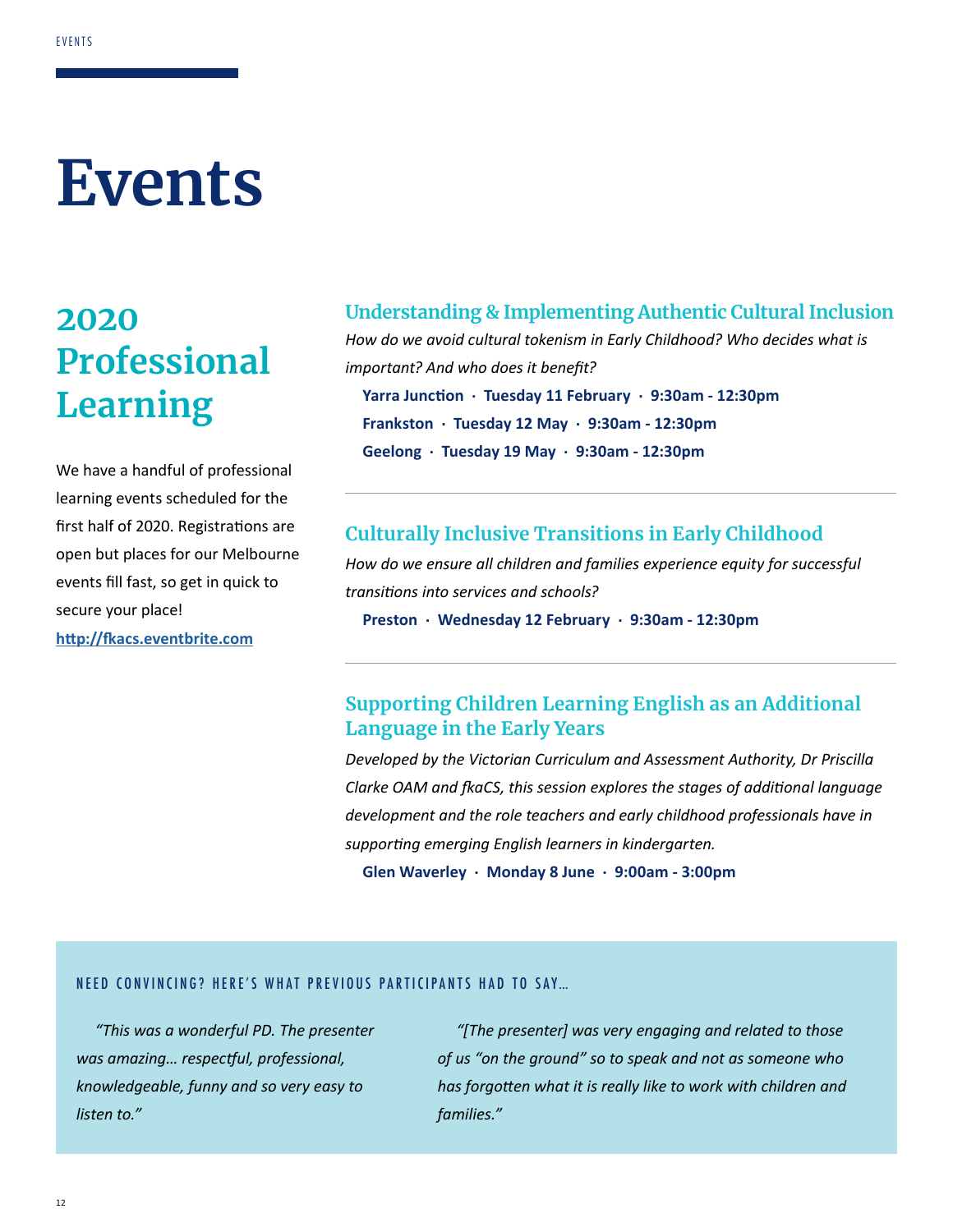## *fka***CS Annual General Meeting 2019**

### OUR 2019 AGM WAS HELD ON 26 NOVEMBER AT OUR NEW ABBOTSFORD OFFICE.

For a full-house of attendees, we were delighted to host Fay Muir – Boon Wurrung elder of the Yalukut Weelum of the Boon Wurrung, Wamba Wamba and Wergiai clans, and senior linguist at the Victorian Aboriginal Corporation for Languages (VACL) – in celebration of the Year of Indigenous Languages.

Fay highlighted the importance of keeping culture alive through the use of language, shared her own journey of language revitalisation, and provided recommendations for ways educators can build relationships with elders in their local area to respectfully (and correctly) incorporate Aboriginal language into their programs. Attendees shared their own experiences and journeys, and were no doubt as grateful for the opportunity to hear Fay speak as we were. Thank you, Fay!



Thank you Pawa Catering and Events for the wonderful food!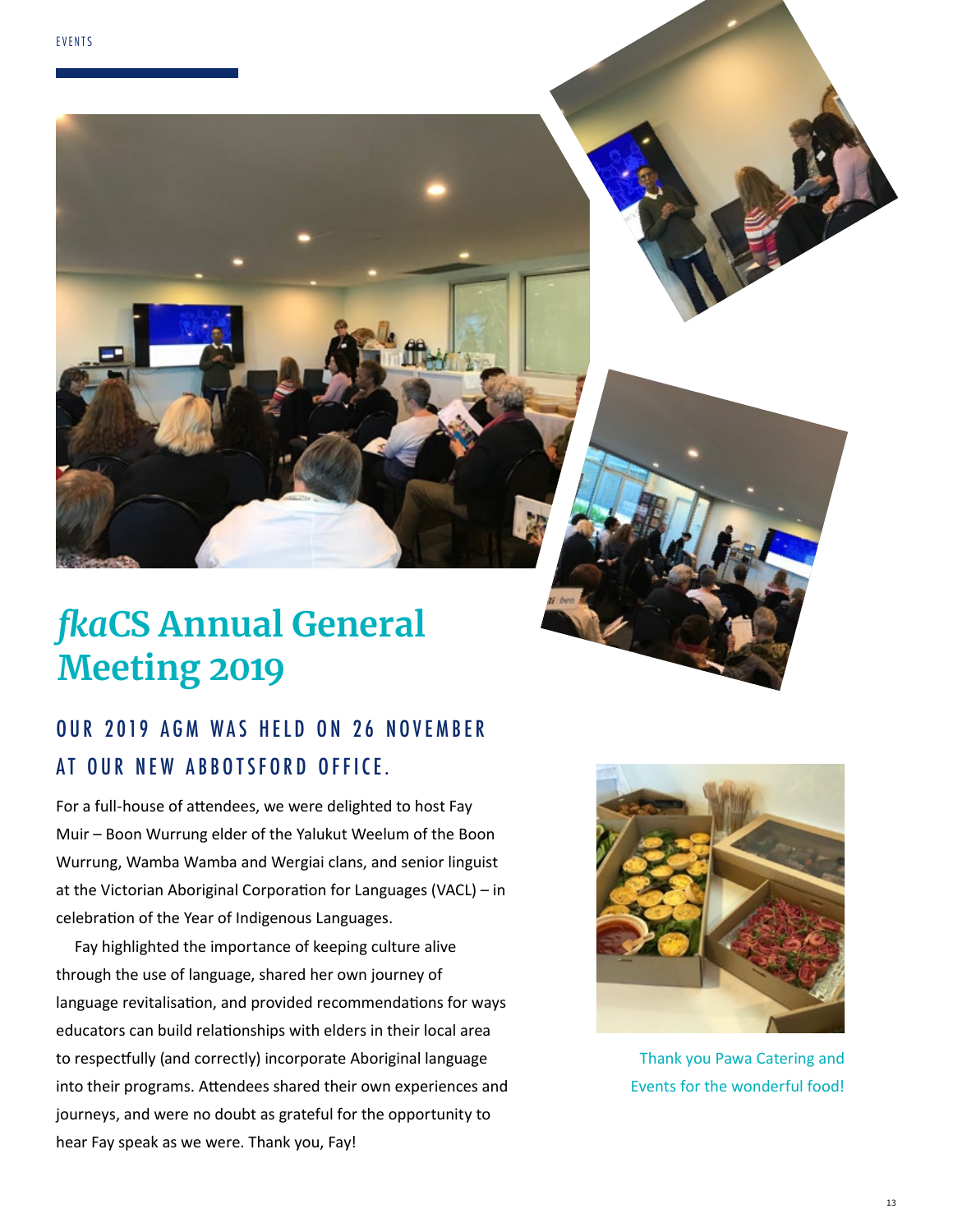# **News at** *fka***CS**



The team at *fka*CS wish you a safe and relaxing holiday season. We hope you enjoy this special time of the year. **Please note,** *fka***CS and the Multicultural Resource Centre will be closed from 5pm Friday 20 December, and reopening Monday 6 January 2020.**

### **2020-21 Membership Fees**

*fka*CS would like to advise of changes to membership fees for our 2020-21 Membership Year.

| <b>Education &amp; Care Service Single-Site:</b>                       | \$250 |
|------------------------------------------------------------------------|-------|
| <b>Education &amp; Care Service Multi-Site (first 6 sites):</b>        | \$940 |
| <b>Education &amp; Care Service Multi-Site (each additional site):</b> | \$125 |
| <b>Other Organisations:</b>                                            | \$825 |
| Individuals:                                                           | \$80  |
| Students:                                                              | \$55  |

New membership fees for the year of 1 March 2020 to 28 February 2021 will apply from today.

**Join now to have your membership activated early, which means you receive the next 3 MONTHS FREE, on us!** Visit [www.fka.org.au/](http://www.fka.org.au/membership/information) [membership/information](http://www.fka.org.au/membership/information) for information and to join.

### **Keep up to date! Add us to your safe senders list.**

Please ensure you add *fka*CS to your safe senders list (@fka.org. au) to ensure you receive event invites, newsletters and important e-communication.

Instructions for Outlook are at: [www.extendoffice.com/documents/](http://www.extendoffice.com/documents/outlook/1242-outlook-add-domain-to-safe-sender-list.html#a1) [outlook/1242-outlook-add-domain](http://www.extendoffice.com/documents/outlook/1242-outlook-add-domain-to-safe-sender-list.html#a1)[to-safe-sender-list.html#a1](http://www.extendoffice.com/documents/outlook/1242-outlook-add-domain-to-safe-sender-list.html#a1)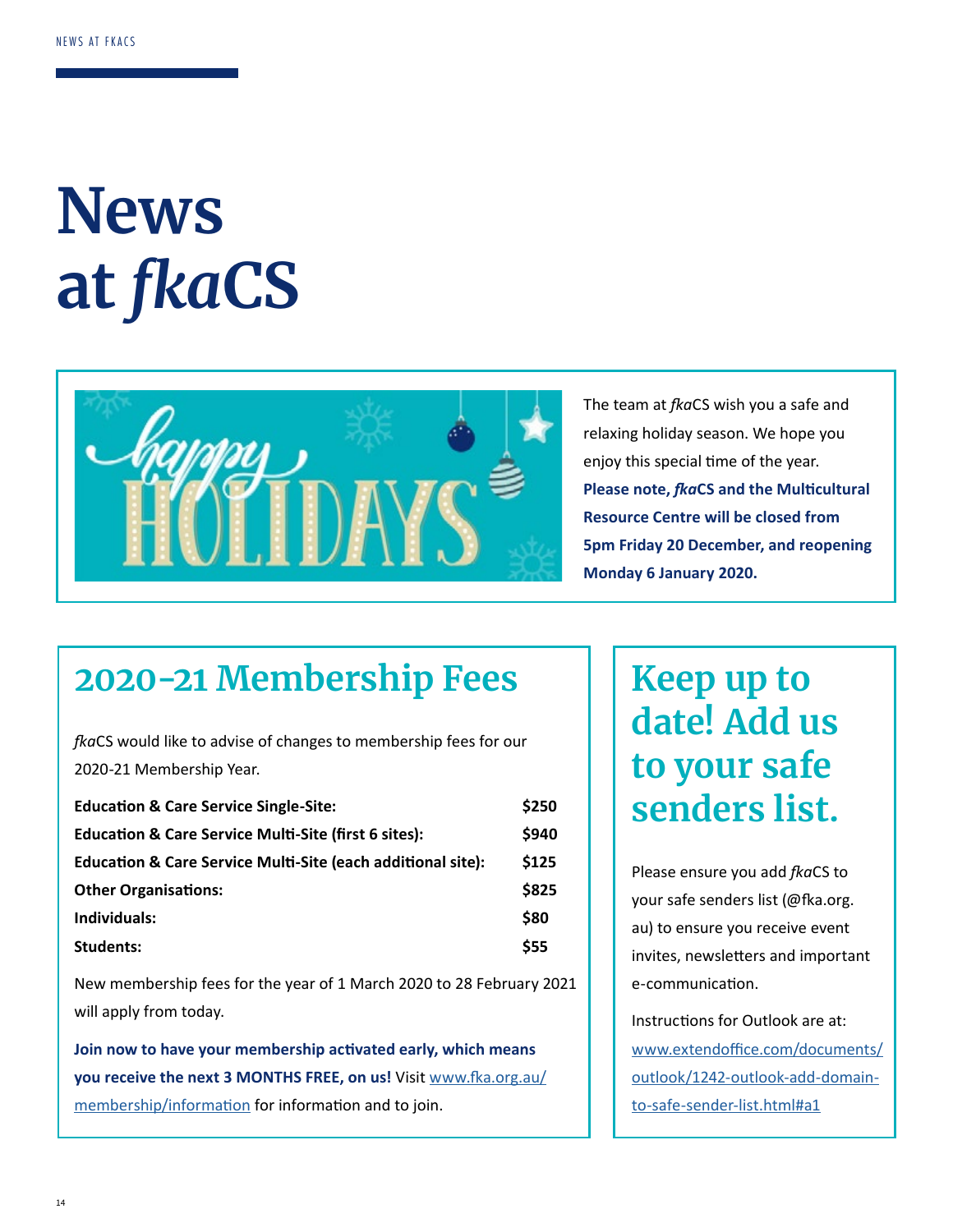### **From the Multicultural Resource Centre**

### THE MULTICULTURAL RESOURCE CENTRE HAS HAD A FACELIFT IN RECENT MONTHS...

We now have new shelves to complement our open plan space, create an inviting experience for our members, and provide the opportunity to display more resources! We've added new items to our musical instrument and LOTE book collections, and created a category called Display Material for resources to assist you in setting up displays in your service.

Finally, in an effort to reduce our environmental impact, we're replacing our plastic bags from the Multicultural Resource Centre with sustainable mesh bags made from recycled material. It's been a huge task, but we're nearly there!

For those of you who have borrowed these newly packaged items and wish to provide feedback – or to share your experience using any MRC resources – please email us at *[library@fka.org.au](mailto:library%40fka.org.au?subject=My%20Experience%20with%20the%20fkaCS%20MRC)*. We would love to hear from you!